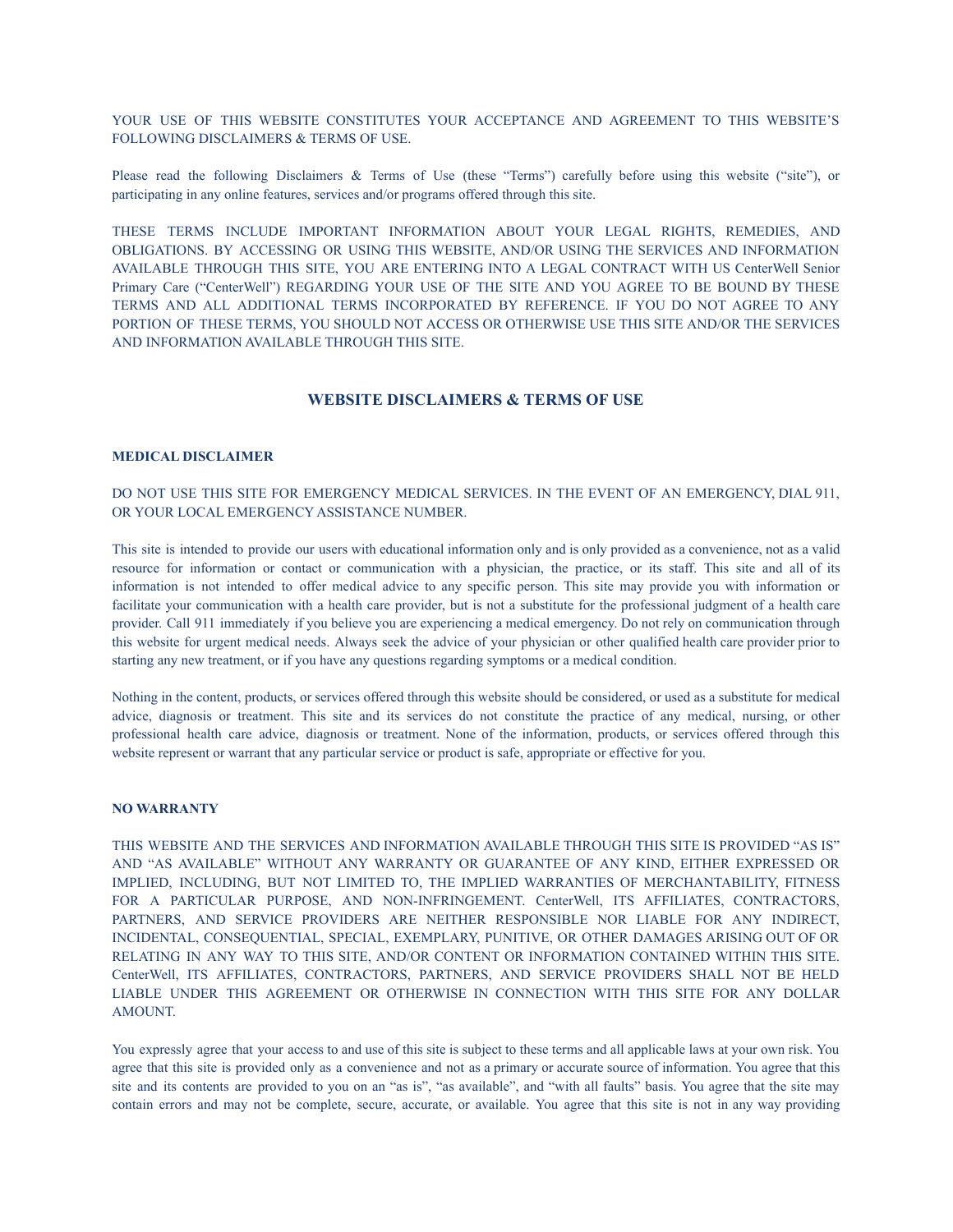medical information or advice and that you acknowledge that medical advice will only come from your personal physician or other qualified health care provider and not in any way from this site. You agree that if there is any information, images, videos or other media provided as samples or examples on this site or linked to from this site, that you acknowledge, understand, and agree that such examples are only examples and are in no way a guarantee of result or in any way related to another individual's (your) result. You agree that example or sample media on this site is not indicative of results or expected results in any way. With that, CenterWell expressly disclaims any representation or warranty, expressed or implied, concerning the site, any services provided on the site, any media on the site, or the accuracy or completeness of the information on the site. You agree to use this site as an added convenience and, as such, at your own risk.

### **THIRD PARTY SITES**

This site may contain links to third party sites for your convenience. We have no control over the content and practices of these sites, and do not accept responsibility or liability for their respective privacy policies. You agree that CenterWell is not responsible or liable for the content of third party sites and has released all responsibility from any and all third party links or content included on this site. You agree that you access those sites and their services and information at your own risk. The links do not contain an endorsement by CenterWell.

We may provide hyperlinks to other websites maintained by third parties, or may provide third party content on our site (collectively, "Third Party Content"). Additionally, this site and may include certain applications, features, programs and services provided by third parties (collectively, the "Third Party Applications"). We do not monitor Third Party Content or Third Party Applications and can make no guarantee as to the accuracy or completeness of such Third Party Content or Third Party Applications. The links to third party websites, any Third Party Content, and any Third Party Applications may be provided for your convenience and information only. The content on any linked website or in any Third Party Application is not under our control and, just as with this site, we are not responsible for the content of linked websites and/or Third Party Applications, including any further links contained in a third party website. We make no representation or warranty in connection with any Third Party Content or Third Party Applications, which at all times and in each instance is provided "as is." If you decide to access any of the third party websites linked to this site, any Third Party Content, and/or any Third Party Application, you do so entirely at your own risk. The links do not indicate an endorsement by CenterWell.

If a third party links or refers to this site, it is not necessarily an indication of an endorsement, authorization, sponsorship, affiliation, joint venture, or partnership by or with us. In most cases, we are not even aware that a third party has linked or refers to this site.

# **COPYRIGHT AND USE OF SITE MATERIALS**

Copyright © CenterWell Senior Primary Care All rights reserved.

You may view this site and its contents using your web browser and electronically copy and print hard copies of parts of this site solely for personal, non-commercial use. Any other use, including the reproduction, modification, distribution, transmission, and display of the content of this site is strictly prohibited.

### **TECHNOLOGY SOFTWARE AND VIRUSES**

CenterWell cannot guarantee that any file or program available for download or execution from this site is free from viruses or other conditions which could damage or interfere with data, hardware, or software. You assume all risk for the use of all programs and files on this site. You release CenterWell, its partners, and affiliates of all responsibility for any consequences of its use.

#### **INDEMNIFICATION**